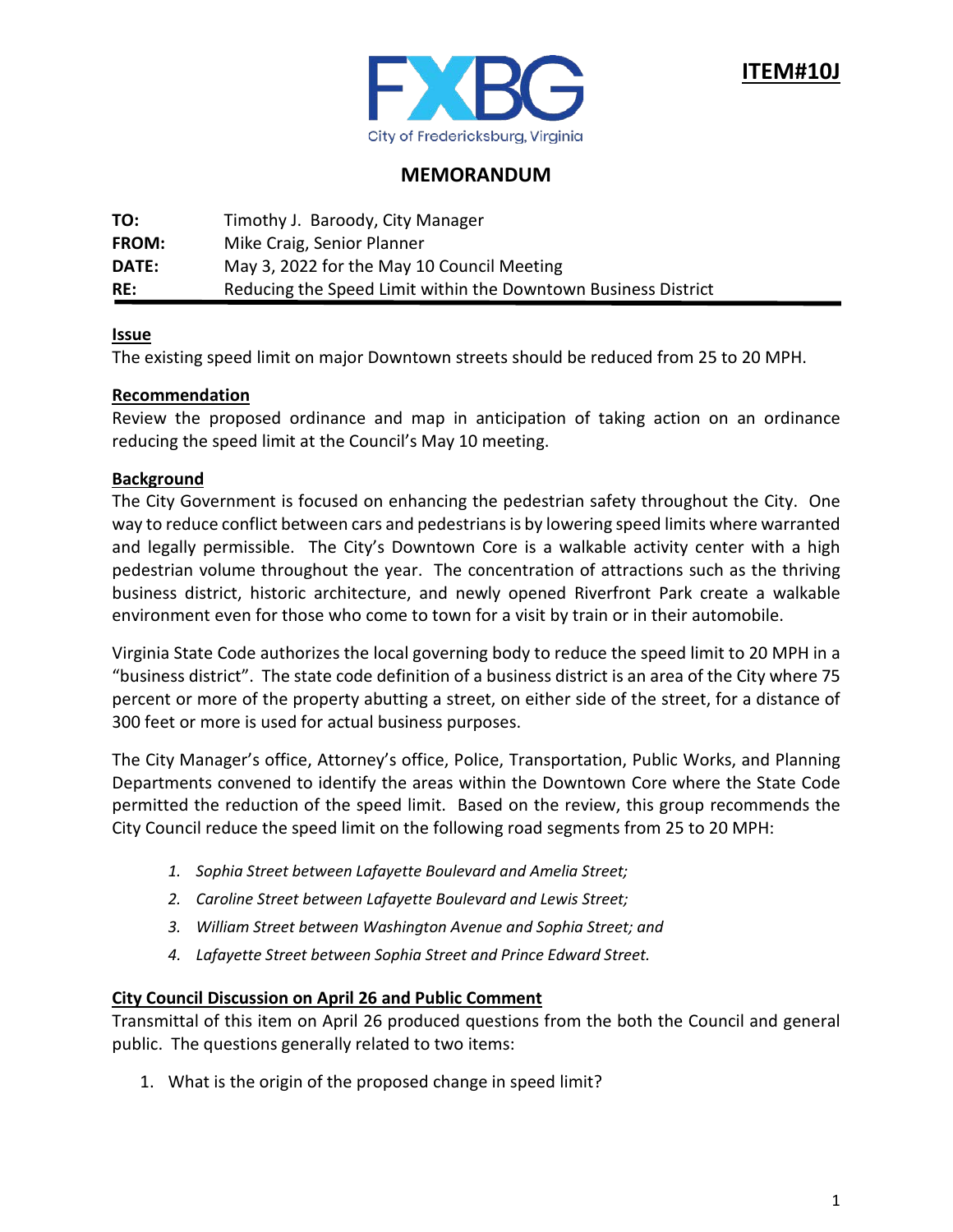## **ITEM#10J**

*The City's Parks, Recreation and Events Department worked with Main Street to attract a grant in 2018. With 200+ events annually this planning just made sense. This grant was used in part to develop plans and shape polices to better manage Downtown as a quickly emerging venue. With the development of Riverfront Park, and the rebuild of the Chatham Bridge with enhanced pedestrian trail connectivity, the timing was perfect. Fredericksburg's historic Downtown is buzzing with new investment and activity, and the City wishes to proactively maintain safety.*

2. A broader safety program is desirable. How does this change fit into a broader safety program?

*The proposed ordinance is just one measure to increase pedestrian safety – not the first and not the last. It follows new traffic signalization, the crosswalk bollards, installation of traffic calming measures, and increased traffic enforcement measures for pedestrian and motor vehicle safety throughout the City.*

*The downtown "business district" pedestrian/motor vehicle conflicts are especially acute, due to the high traffic volume of each, the presence of parked cars, the number of businesses on either side of the street (i.e. draws for pedestrians, bicyclists, and automobiles). Reducing the speed limit in this district could have an immediate impact on pedestrian safety.*

*Physical traffic calming is the other major leg of the strategy in areas with a high level of pedestrian activity. A significant investment in traffic calming is on-going and in conformance with the City's Small Area Plan, such as:*

- *Bump out crossings have been installed at the Lewis Street Bicycle Boulevard's intersection with Caroline and Princess Anne Streets within the last few years.*
- *The conversion of the one way traffic pair consisting of Washington Avenue, Fall Hill Avenue, and Maury Street north of the canal is included in the FY 23 Capital Improvements Plan. The City Council*  will consider second read on the Capital Improvements Plan at their meeting on May 10. Physical *construction of this improvement will occur in FY 23.*
- *The Downtown Engineering Study is included in the FY 23 Capital Improvements Plan. The Downtown Engineering Study will evaluate concepts include:*
	- o *Conversion of the following one way traffic pairs to two way: Princess Anne Street and Caroline Street north of William Street, Princess Anne Street and Caroline Street south of Lafayette Boulevard, and William Street and Amelia Street.*
	- o *Engineering of on-street bicycle boulevards including: an on-street facility from the Bankside Trail north to the Virginia Heritage Trail, an on-street facility from the Train Station south along Caroline Street as part of the Dixon Park Connector, and an on-street facility connecting the Heritage Trail and the VCR Trail along Prince Edward Street.*
	- o *Evaluation of other traffic calming concepts and / or speed limit reductions.*

*The City's concern with pedestrian safety is not limited to the "business district" area; this is simply one step that the Manager is recommending that the City Council should take to continue to protect public safety.*

## **Fiscal Impact**

The speed limit change will require changes in street signage.

## **Attachments:**

1. Draft ordinance reducing the speed limit on the major business district streets and map.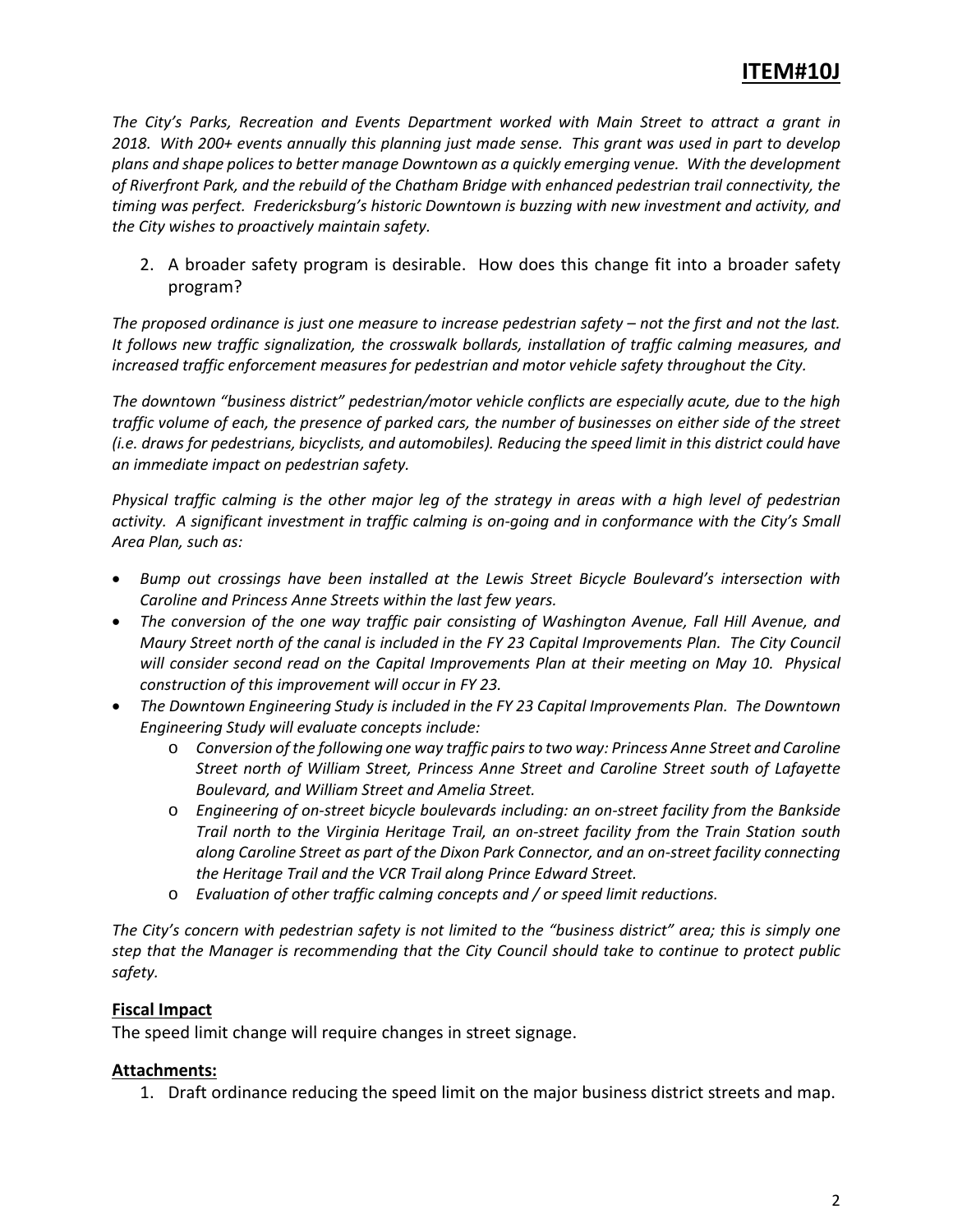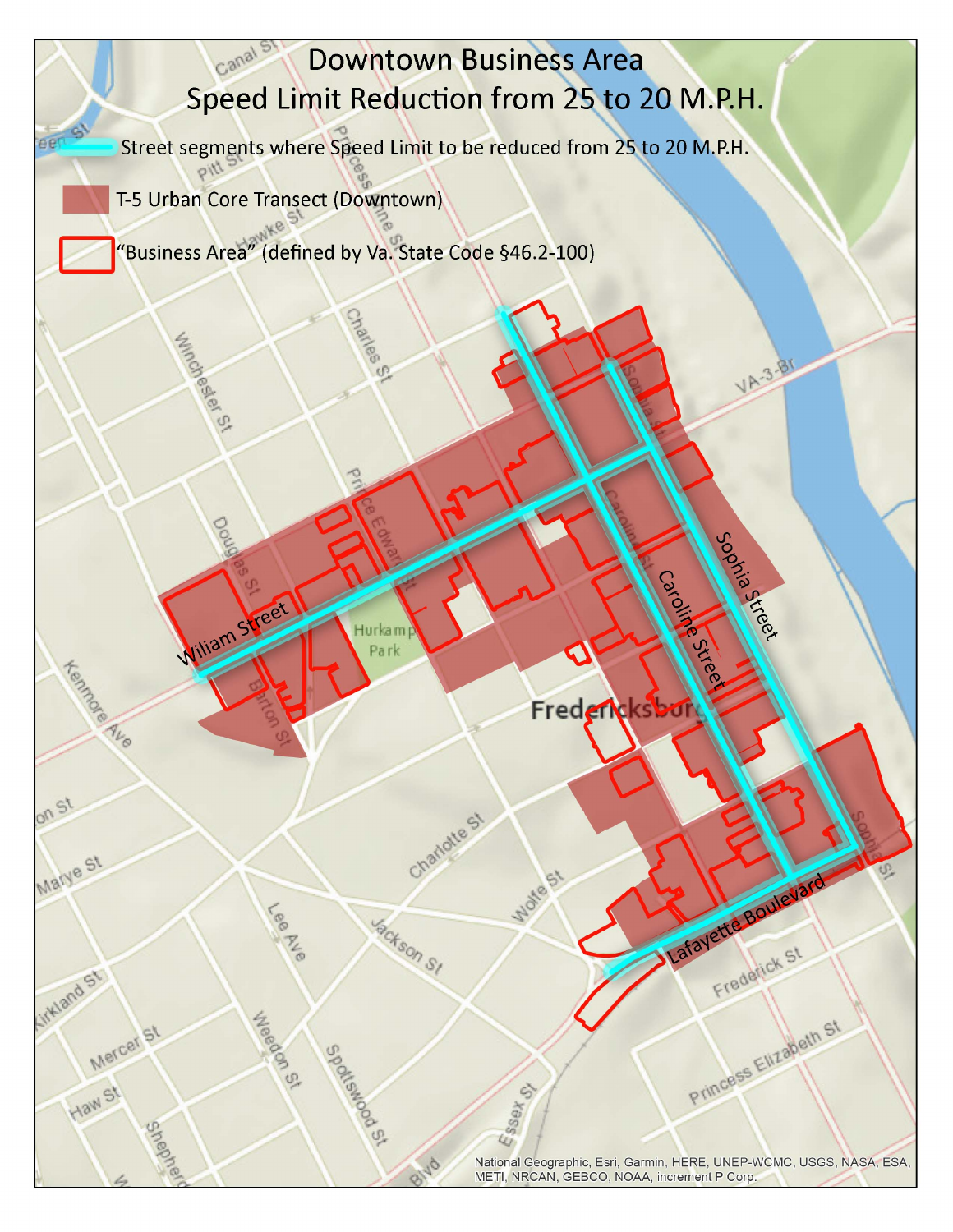

**Regular Meeting**

**RE: Reducing the Speed Limit from 25 Miles Per Hour to 20 Miles Per Hour in the Downtown Business District**

**ACTION: APPROVED: Ayes: 0; Nays: 0**

**FIRST READ: SECOND READ:**

**Sec. I. Introduction.**

Virginia Code §46.2-1300 authorizes a local governing body to reduce the speed limit to less than 25 miles per hour, but no less than 15 miles per hour, on any highway within its boundaries that is located in a business district, provided that such reduced speed limit is indicated by lawfully placed signs. A "business district" is defined as the territory contiguous to a highway were 75 percent or more of the property contiguous to a highway, on either side of the highway, for a distance of 300 feet or more along the highway, is occupied by land and buildings actually in use for business purposes.

The City Manager has presented a map of downtown Fredericksburg showing those streets that meet the definition of a "business district," with a recommendation to reduce the speed limit on these streets from 25 miles per hour to 20 miles per hour, in the interest of public safety, including motor vehicle and pedestrian safety. After considering this recommendation, the City Council concludes that the proposed reduction of the speed limit is in the public interest.

## **Sec. II. City Code amendment.**

The City Code is amended by adding a new section 58-133 "Reduced speed limit in the Downtown Business District," as follows:

§58-133. Reduced speed limit in the Downtown Business District.

*A.* For purposes of the reduced speed limit in this section, the Downtown Business District *is comprised of the following streets:*